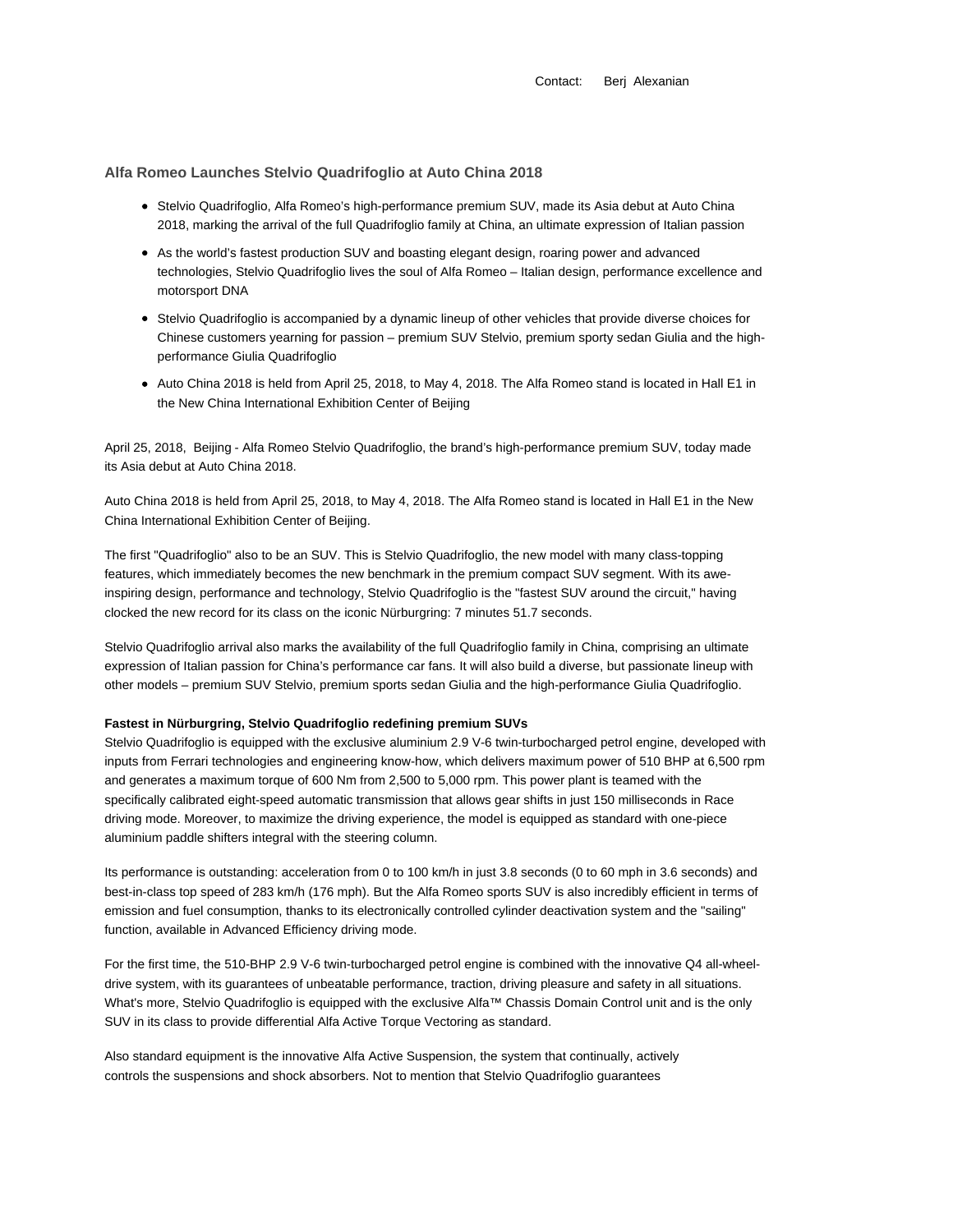impeccable handing and comfort thanks to its suspension layout, with the exclusive AlfaLink™technology: up front it has a double wishbone system with semi-virtual steering axis, with a four-and-a-half link Multilink system at the rear. In any situation and at all speeds, driving the Quadrifoglio SUV, with the most direct steering ratio on the market (12.1:1), is natural and instinctive.

Stelvio Quadrifoglio holds two best-in-class titles, which make it the highest performing SUV in its segment: with a curb weight of 1,830 kg, the model boasts the best weight/power ratio in its category (3.6 kg/HP) and the best specific power (176 HP/l). These amazing results, synonymous with great pleasure at the wheel, were achieved through perfect weight distribution between the two axles and the use of ultra-lightweight materials, such as carbon fiber for the driveshaft and aluminium for the engine, suspensions, brakes, doors, wheel-arches, bonnet and tailgate.

Another special feature of Stelvio Quadrifoglio is the innovative electromechanical Integrated Brake System (IBS) - an Alfa Romeo brand exclusive that first appeared on the Giulia, which has become the new benchmark in terms of both swift response and stopping distance on any road surface, and weight reduction compared to a conventional braking system. High-performance Brembo carbon-ceramic discs are available as an option. To satisfy consumers yearning for ultimate performance, Stelvio Quadrifoglio also offers ultra-lightweight Sparco seats, providing desired support in intense driving conditions and sustained comfort during long-distance drives.

### **Unique style evolved in the service of performance**

The Alfa Romeo Stelvio Quadrifoglio is the finest expression of Italian design, interpreted with Alfa Romeo's unique flair, and the perfect synergy of form and function, in a sensual, muscular car body.

The front end of the Stelvio Quadrifoglio is a perfect mix of seduction and emphatic proportions, conveying a strong message of aggression and power. The grille is original in style, with the familiar slots around the shield-shaped grille, together with "sinewy" surfacing and the "trilobo" motif with intercooler air vents at the side. The side view is sensual and athletic, with the exquisite touch of the famous "quadrifoglio" four-leaf clover on the wheel arch. The overall dimensions are not particularly large: 470 cm long, 168 cm high and 216 cm wide, with its compact proportions expressing dynamism and strength. The exhaust tips also give the impression of reaching out to the large-size wheels - 20" in burnished alloy, with different tires at the front and rear (an exclusive for this class) - and lead the eyes toward the road.

The Stelvio Quadrifoglio cockpit is simple and tasteful, forged around the driver. The controls are grouped together on the steering wheel, which is small and direct to suit all driving styles. The diagonal tunnel and slightly undulating dashboard converge on the driving seat, "tailored" like a bespoke suit, with painstaking craftsmanship and with lavish use of carbon fiber on the console, tunnel, dashboard trim, handle inserts and steering wheel rim. The black seats, in leather and Alcantara, are specific to the model and are more strongly shaped for more support when cornering. There is a choice of red, white and green and dark grey seams. The contrasting materials (leather, alcantara and carbon fiber) and colored stitching combine technology with fine workmanship and attention to details, for an interior with lashings of personality. The dark pillars and roof lining also contribute to Stelvio Quadrifoglio's character.

#### **Diverse lineup meeting Chinese customer demands**

Apart from the Stelvio Quadrifoglio, Alfa Romeo is also presenting three other vehicles to offer diverse choices for Chinese customers.

Stelvio, Alfa Romeo's first-ever premium SUV, is equipped with an all-aluminum 2.0L I-4 Turbo engine - 200 HP or 280 HP - and eight-speed transmission. The AlfaLink suspension not only provides outstanding control, but also the comfort from a sedan. Alfa DNA selector offers three modes: Advanced Efficiency, Natural and Dynamic. Paired with Q4 all-wheel drive, drivers could conquer different road conditions while having the same pleasure from a coupe.

Premium sports sedan Giulia is a gliding artwork that reveals elegance in motion. Giulia also has an all-aluminum 2.0L I-4 engine - 200 HP or 280 HP - and eight-speed transmission. AlfaLink,and Alfa DNA selector further enhance the experience.

Giulia Quadrifoglio, the high-performance premium sports sedan, boasts 510 HP of power and a maximized torque of 600 Nm, with a 2.9L V-6 Bi-Turbo engine and an eight-speed transmission. The vehicle takes a stunningly mere 3.9